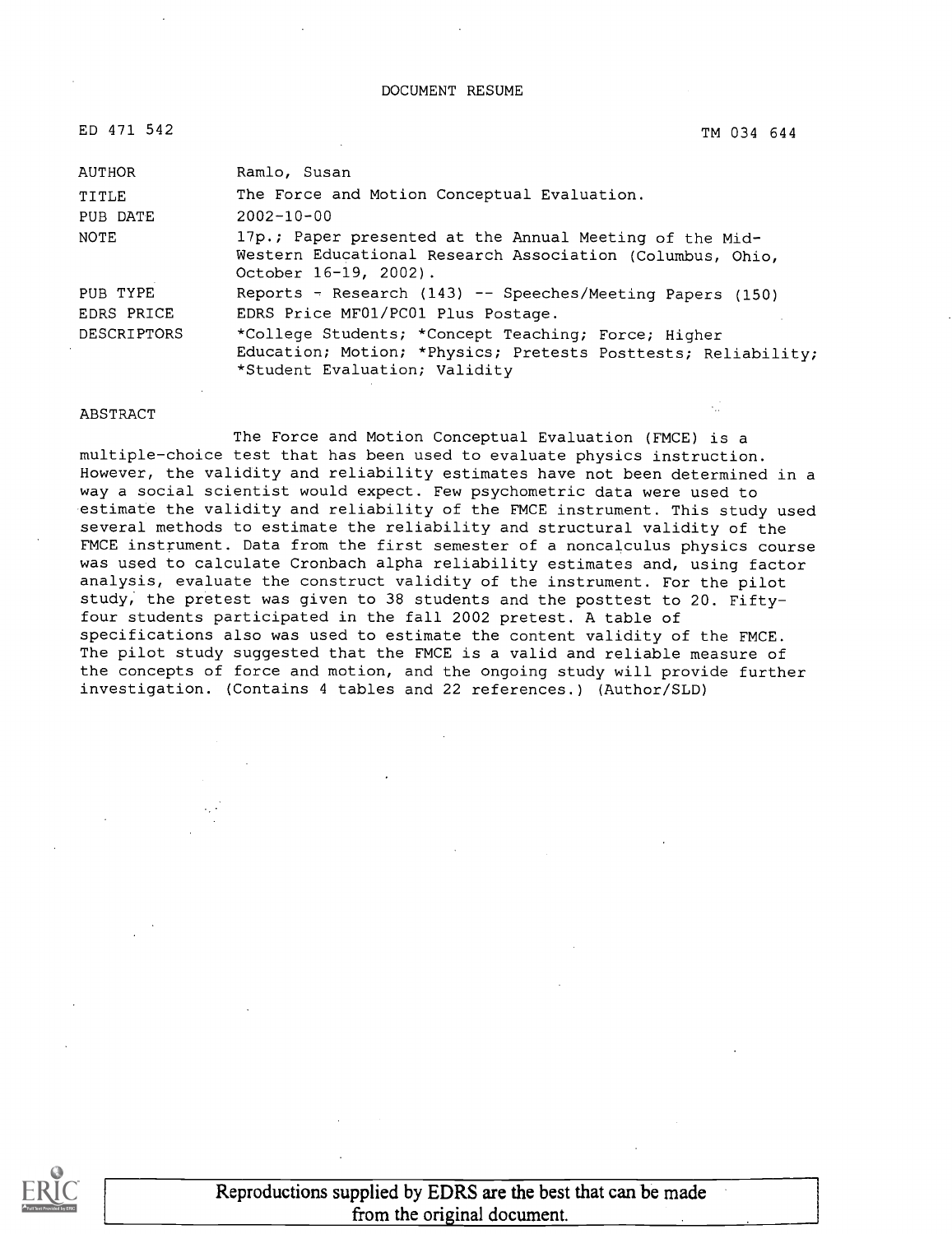# The Force and Motion Conceptual Evaluation

Susan Ramlo

PERMISSION TO REPRODUCE AND DISSEMINATE THIS MATERIAL HAS BEEN GRANTED BY

 $amlo$ 

TO THE EDUCATIONAL RESOURCES INFORMATION CENTER (ERIC) 1

U.S. DEPARTMENT OF EDUCATION<br>
CENTER (ERIC)<br>
CENTER (ERIC)<br>
This document has been reproduced as<br>
received from the person or organization<br>
originating it.

 $\bullet$ Points of view or opinions stated in this document do not necessarily represent official OERI position or policy.

TM034644

# EST COPY AVAILABLE

Paper presented at the annual meeting of the Mid-Western Educational Research Association Columbus, OH, October 2002

Minor changes have been made to improve reproduction quality.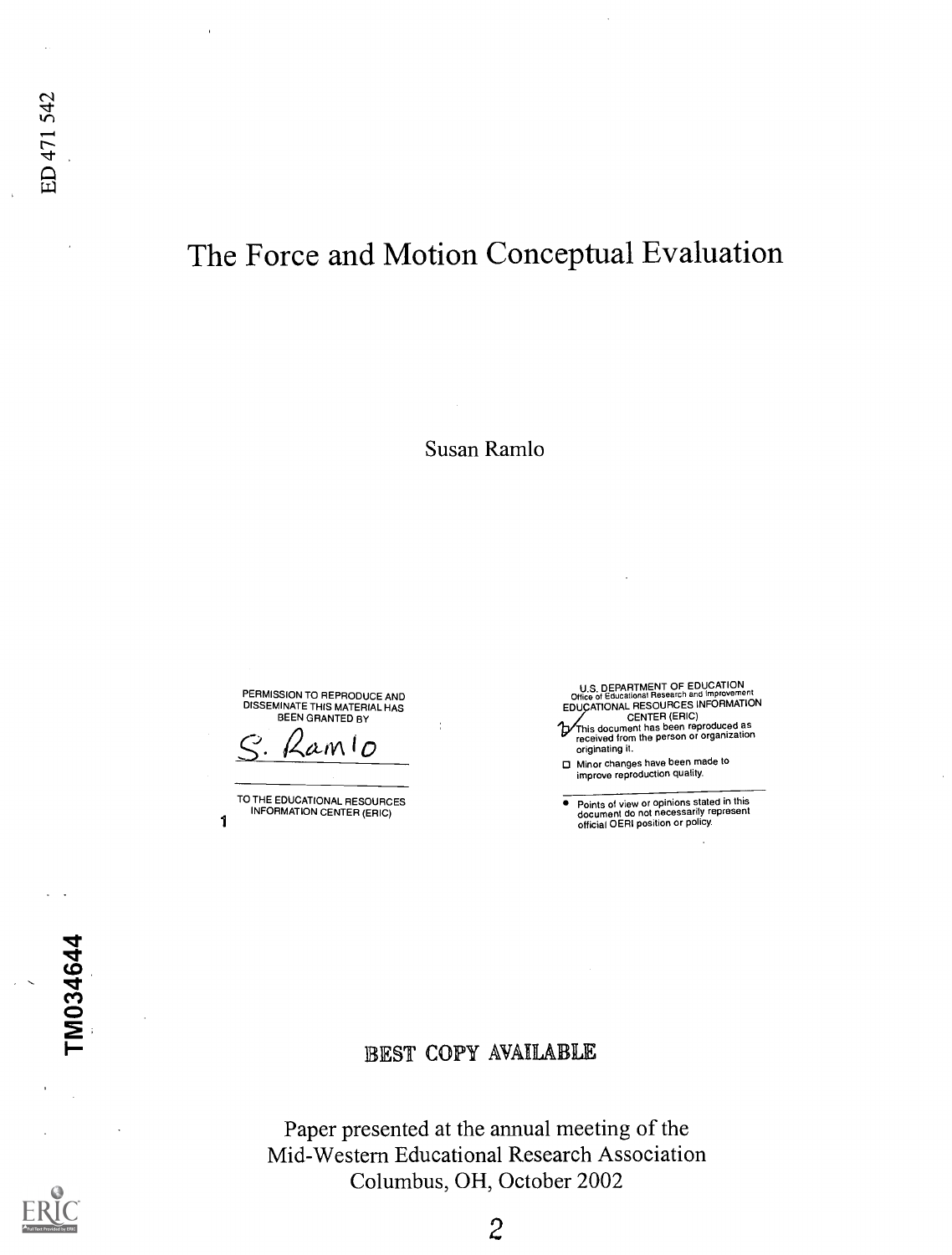Title: The Force and Motion Conceptual Evaluation Presenter: Susan Ramlo, The University of Akron

### Abstract

The Force and Motion Conceptual Evaluation (FMCE) is a multiple-choice test that has been used to evaluate physics instruction. However, the validity and reliability estimates have not been determined in the way a social scientist would expect. Little psychometric data were used to estimate the validity and reliability of the FMCE instrument. This study uses several methods to estimate the reliability and structural validity of the FMCE instrument. Data from the first semester of a non-calculus physics course was used to calculate Cronbach alpha reliability estimates and, using factor analysis, evaluate the construct validity of the instrument. A table of specifications also was used to estimate the content validity of the FMCE.

### Physics Education

The science literacy of most Americans has not kept pace with the role of science in their lives (Committee on Undergraduate Science Education, 1999). Scientific literacy involves the understanding of scientific concepts that occur in everyday experiences (National Research Council, 1996). Similarly, many students emerge from their study of physics with serious gaps in their understanding of important concepts (McDermott & Redish, 1999). Thus, much of the research in physics education has focused on conceptual understanding or problem solving performance (McDermott & Redish, 1999). Strong problem solving skill and conceptual knowledge are the two most important goals of physics instruction (Mestre, Dufresne, Gerace, and Hardiman, 1993).

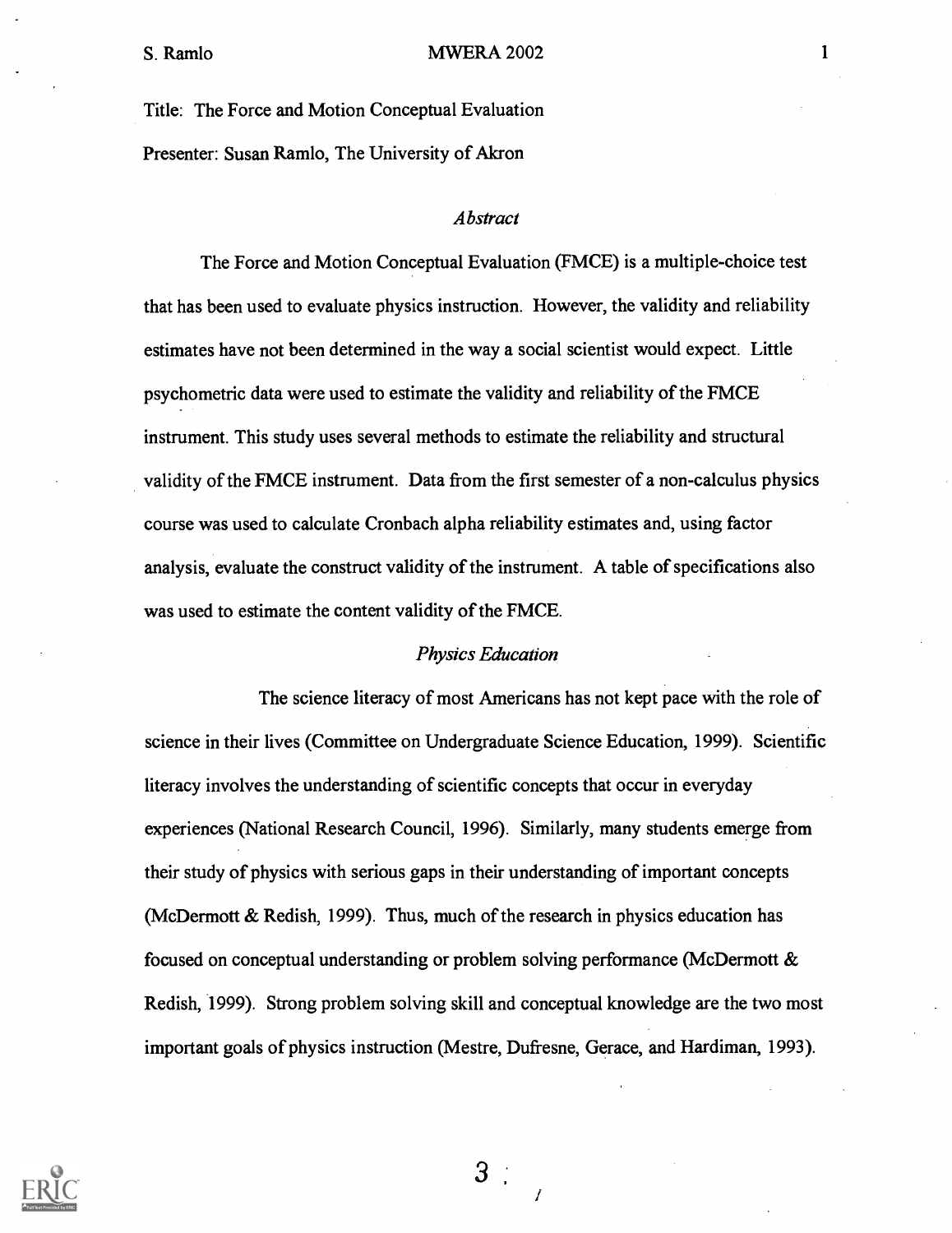Lawson (1995) stated that a concept has been formed whenever two or more types of knowledge have been grouped or classified together and set apart from other types of knowledge, based on some common feature, form, or property. Learning important science concepts and principles is difficult because there is resistance to conceptual change due to learners' everyday experiences. Science fields where students' preinstructional conceptions are deeply rooted in daily life experiences are especially difficult to change (Duit & Treagust, 1998). Such is the case with physics, especially in the domain of mechanics (force and motion) (Gil-Perez & Carrascosa, 1990).

Conceptual change has been defined as the occurrence of changes either within or between existing knowledge structures (Hewson, Beeth, & Thorley, 1998). Students must integrate all of their conceptual understandings (Duit & Treagust, 1998; Hewson et al., 1998; Howe, 1996; Piaget, 1995; Posner, Strike, Hewson, & Gertzog, 1982; Vygotsky, 1986). In general, learners resist changing their current conceptions of physical events (Arons, 1990; Gil-Perez & Carrascosa, 1990; Philips, 1991; Posner, et al., 1982). A radical conceptual change involves a shift between two epistemologically distinct categories. An example of such a shift would be from thinking of force as an entity to force as an event or a process (Hewson et al., 1998). As Vygotsky (1986) and others (Duit & Treagust, 1998; Hewson et al., 1998; Posner et al., 1982) pointed out, conceptual change is an ongoing process.

Student misconceptions are often based on ideas about particular situations (Dykstra et al., 1992). Dykstra et al. (1992) used questions from the Force and Motion Conceptual Evaluation (FMCE) to examine student misconceptions. For example, through student interviews, the researchers found that the students' "motion implies

1

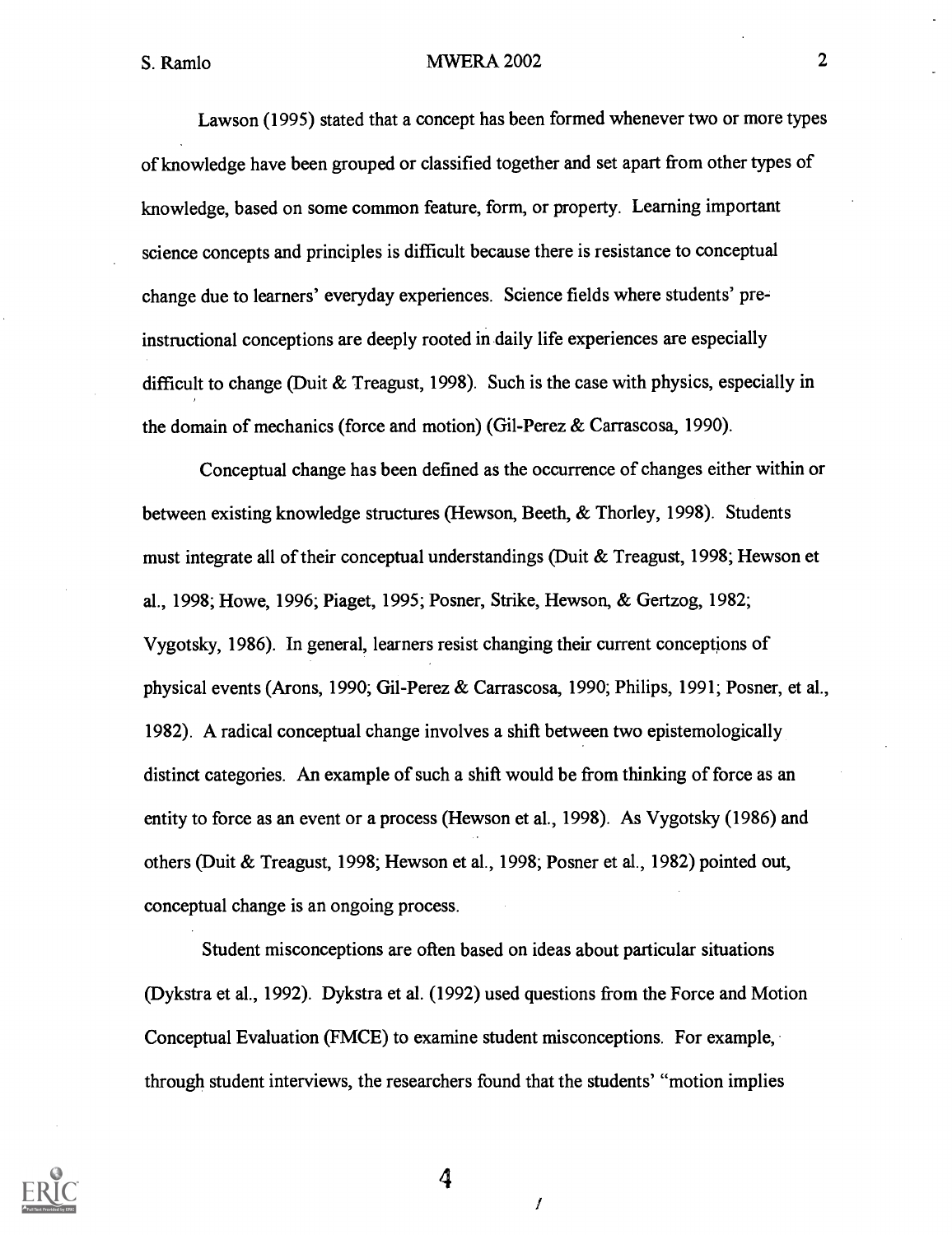force" conception led students to suggest that objects in motion must be experiencing a

force. For instance, students suggested that a force (in addition to gravity) is needed to

propel a block down an inclined plane because it is moving down the plane (Dykstra et

al., 1992). These findings are consistent with those reported by Thornton (1996).

Thornton (1997, p. 251) summarized the views of force and motion as follows:

Physicist View (model): The relationship between force and motion is very coherent. If there is an acceleration, there is a force in the direction of the acceleration and vice versa. The force is proportional to the acceleration and to the mass of the object ( $F=ma$ ). The state of motion of the object (e.g. moving or still, slowing down or speeding up), the identity of the object, and the source of force on the object do not alter the force/motion relationship.

Student View: The rules that relate the force to the acceleration and/or velocity for an object can be different for an object speeding up, standing still, moving at constant velocity, or slowing down. The identity of object, the source of force, and the specific situation can sometimes change the view of force required for a particular motion. More than one view may be held at the same time.

Thornton (1997) added that, from a physicist's point of view, the student views of

force and motion lack generalizability. However, the student views are not arbitrary.

Students in physics or physical science courses in American colleges and secondary

schools hold a limited number of common views and combinations of views (Thornton,

1997). However, in order to evaluate student conceptual understanding of force and

motion, instruments that can reliably and validly measure these concepts are necessary.

# Evaluating the concepts of force and motion

The study by Dykstra et al. (1992) used the FMCE in a qualitative study, as

described above. A study by Svec (1999) is an example of how the FMCE has been used in quantitative studies. In his study, Svec compared microcomputer-based laboratory (MBL) instruction and traditional laboratory instruction relative to the learning of graph interpretation skills and motion concepts. This study used students from two different

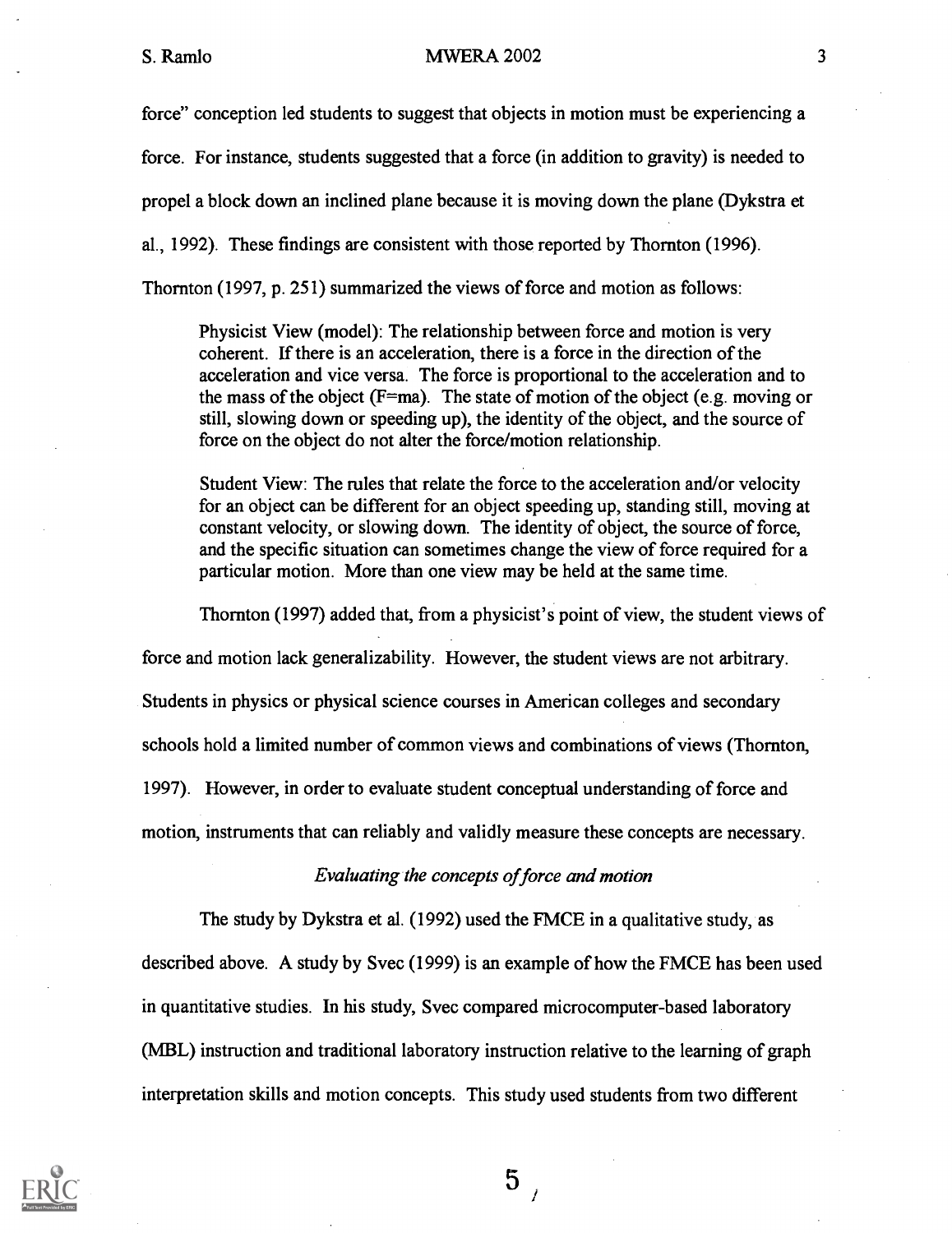undergraduate introductory physics courses offered in the same state but at two different, large, midwestern universities. Multiple-choice tests included graphing and nongraphing questions on motion concepts, adapted from the Force and Motion Conceptual Evaluation by Thornton (1996), the Mechanics Diagnostic Test by Halloun and Hestenes (1985), and the Force Concept Inventory by Hestenes, Wells, & Swackhamer (1992). The effect sizes were calculated for specific types of questions but not specific concepts. The question types consisted of graphing interpretation skills, conceptual understanding related to the 34 questions that used graphs, and the textual motion concept questions. Gain scores, post-test minus pretest, were used to determine the effect sizes (Svec, 1999). When researchers use gain scores, they are assuming that the factors of the pretest and post-test are the same (Brown, et al., 2002). However, no studies investigating the pretest and/or post-test factor structure of the FMCE were found in the literature.

The Development of the Force and Motion Conceptual Evaluation

The FMCE was developed by Ronald Thornton and the Center for Science and Mathematics Teaching at Tufts University. They constructed the FMCE from earlier testing of students using free response questions requiring written answers and the drawing of graphs (Thornton, 1993; Thornton & Sokoloff, 1998). The FMCE is a multiple-choice test that consists of 47 questions. A copy of the FMCE is in the Appendix. Students choose from a list of five to nine answers for each question. The questions target concepts of velocity, acceleration, and force (Thornton, 1993, 1996, 1997; Thornton & Sokoloff, 1997, 1998). The questions use graphical representations and "natural language" (story problem) contexts. The natural language questions do not

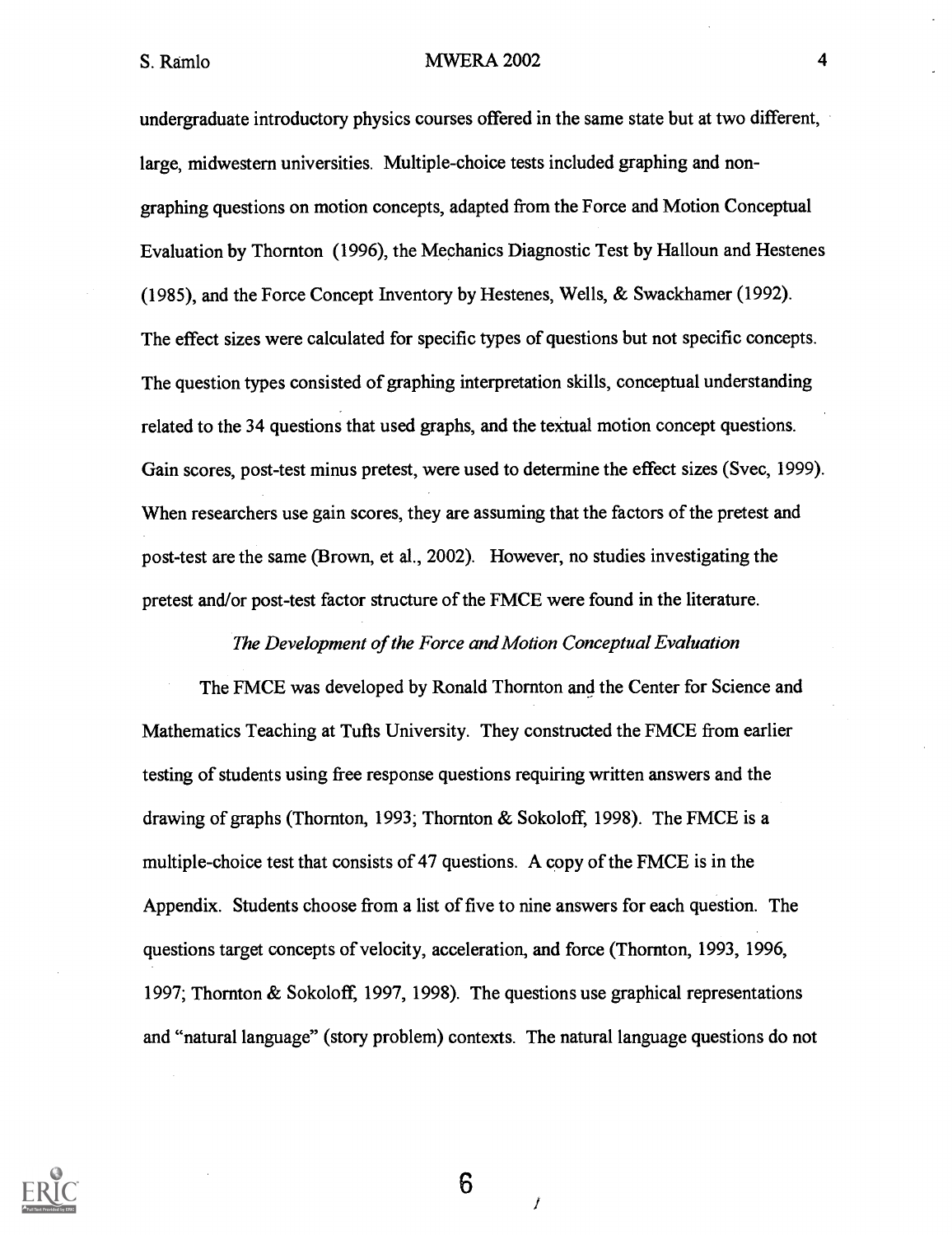involve any coordinate system references and do not explicitly describe the force acting (Thornton & Sokoloff, 1998).

The FMCE was developed for a number of reasons. The multiple-choice questions take less time and less effort is involved in analyzing large samples. More importantly, the evaluation of the FMCE is less subjective than the earlier open response questionnaire (Thornton, 1993). Selections from the FMCE have been used in a number of similar studies to measure student Newtonian conceptual understanding of force and/or motion (Thornton, 1993, 1996, 1997; Thornton & Sokoloff, 1990, 1997, 1998).

# Validity and Reliability of the FMCE in the Literature

The evidence given in the literature regarding the validity and reliability of the FMCE lacks the amount of psychometric data that a social scientist researcher would expect. Validity is the most important characteristic of any test. Validity of a test is defined as the degree to which a test measures what it is intended to measure. Reliability of a test is defined as the consistency of the measure (Newman & Newman, 1994).

Discussions, in the literature, regarding estimates of the reliability of the FMCE have included statements such as:

- 1. Ninety-five percent of all responses were consistent with most common student model or with a Newtonian model (Thornton, 1996).
- 2. Students appear to give "almost no random answers" (Thornton, 1993, p. 9) and guessing requires students to select from up to nine answers (Thornton & Sokoloff, 1998).

 $\mathbb{Z}/7$ 

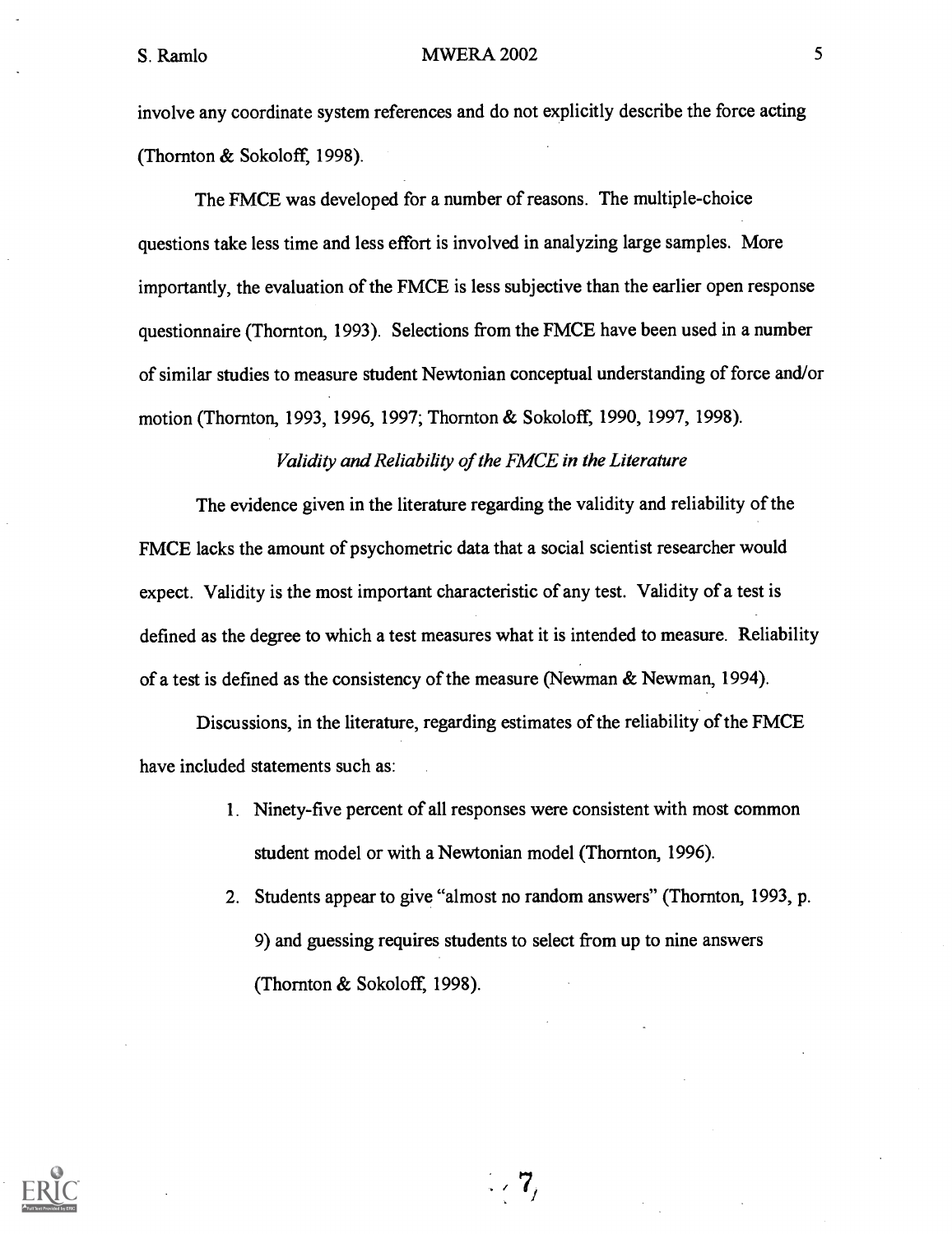3. Studies that included over 5000 college and university physics students showed that the pretest results vary little from year to year (Thornton, 1993).

Similarly, statements within the literature regarding the FMCE's validity have included statements such as:

- 1. Thornton (1996) found that student answers to the multiple choice graphical format questions correlated with the answers given for questions probing the same concepts but asked in a very different format.
- 2. Ninety-five percent of students interviewed gave verbal explanations of velocity and acceleration that were consistent with their earlier graph choices on the FMCE (Thornton, 1993).
- 3. Students who answered force graph (problems 14 through 21) and sled questions (problems 1 through 7) on the FMCE from a Newtonian viewpoint were able to answer other previously unseen questions about force from a Newtonian view (Thornton, 1996).
- 4. Free response of more than 200 students matched by more than 98% with their multiple-choice answers given on the FMCE (Thornton, 1996).

Thus, the investigators who have attempted to examine the validity and reliability of the FMCE instrument were not trying to establish these estimates in the way a social scientist would expect. Little psychometric data were used to estimate the validity and reliability of the FMCE instrument. A literature search did not reveal research where the FMCE instrument was evaluated for construct validity. No reliability estimates were calculated in the literature using a measure of internal consistency such as Cronbach

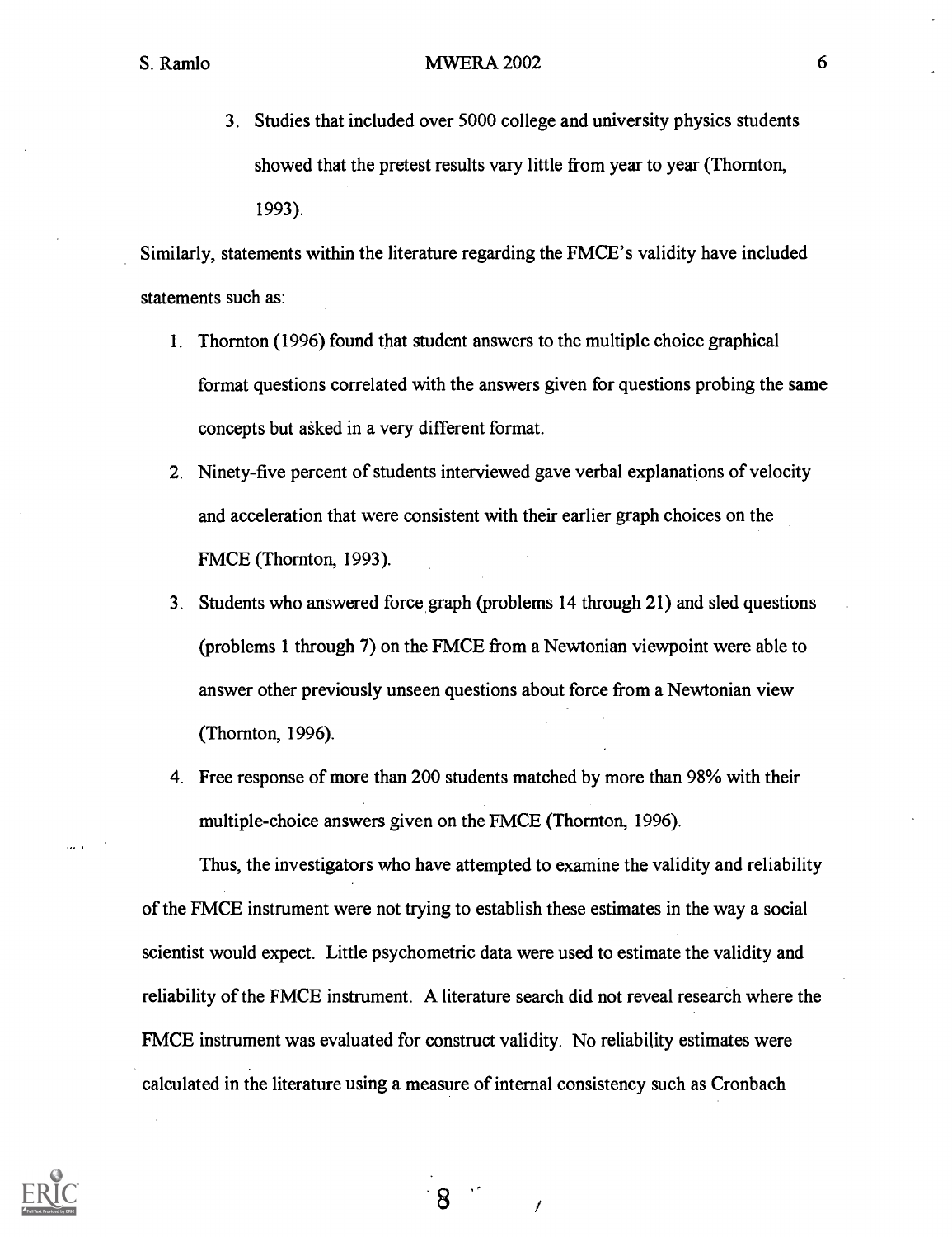alpha (Thornton 1993, 1996, 1997; Thornton and Sokoloff 1990, 1997, 1998). Therefore, a preliminary pilot study was conducted to investigate the reliability and validity of the FMCE during the Spring 2002 semester. A second study is being conducted during the Fall 2002 and Spring 2003 semesters that will include additional estimates of the reliability and validity of the FMCE,

# Evaluation of the FMCE

This paper includes the pretest and post-test results from the Spring 2002 pilot study and the pretest results from the Fall 2002 semester investigation. The entire Force and Motion Conceptual Evaluation (FMCE) was used in both of these studies. Pretests and post-tests consisted of the same multiple-choice questions. A copy of the FMCE is in the Appendix.

For the two studies, students took the pretest and completed a questionnaire during the first week of the semester during the lab period. For the pilot study, the posttest was given during the last laboratory meeting, week 14, of the spring semester. The pilot study had a pretest sample size of 38 and a post-test sample size of 20. Fifty-four students participated in the Fall 2002 pretest study.

The participants in both studies were enrolled in the Technical Physics: Mechanics I and/or II courses. These two half semester courses are offered consecutively each semester within the Community and Technical College (C&T). The C&T is on the main campus of a large midwestern state university and offers both associate and bachelor degrees. The Technical Physics courses serve students in six different associate degree programs in engineering technology. The lecture portion of the course consists of 2.5 hours of class time per week spread over two or three class meetings per week. The

 $9\overline{)}$ 

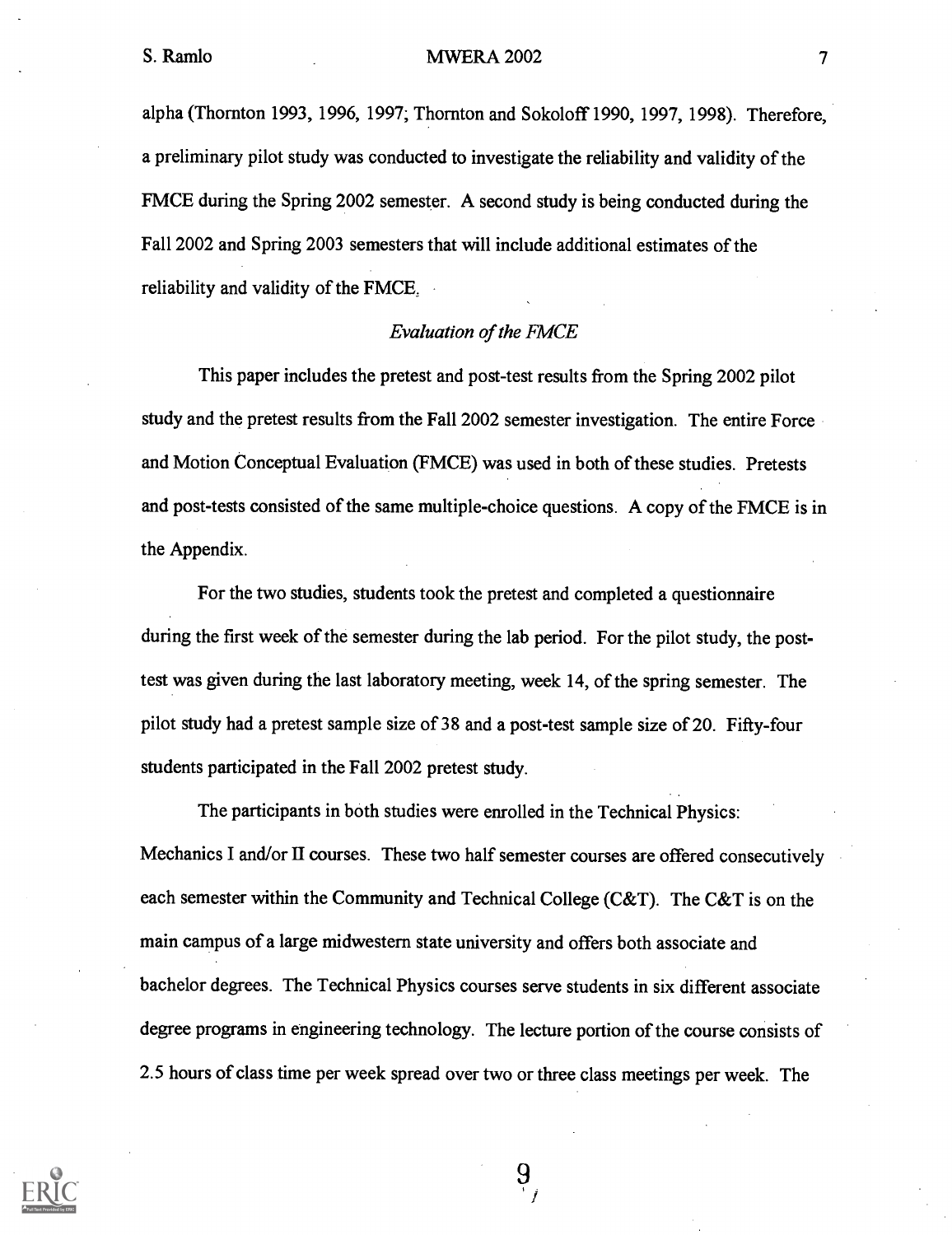### S. Ramlo 8 MWERA 2002

laboratory meets once a week for 2.5 hrs. The lectures have 25 or fewer students enrolled. The associated laboratories have a limit of 16 students. Students must take the associated laboratory for each half-semester at the same time they take the course. During the laboratory, all students worked in collaborative, self-selected groups of 2 to 4 students. All laboratories used the Realtime Physics MBL Laboratories discussed in Thornton and Sokoloff (1997).

All participants were engineering technology majors. Students in the pilot study had an average age of 25 and 92% of the students were male. Forty-two percent of the pilot study students had taken a prior physics course in high school and/or college. Similarly, participants in the Fall 2002 study had an average age of 24 and 87% were male. Thirty-seven percent of the later study had high school physics and 4% had taken a prior college level physics course.

### Statistical Treatment

Reliability estimates were calculated using Cronbach alpha, a measure of internal consistency. An R-factor analysis was conducted using the principal components method with Varimax rotation. R-factor analysis uses a data set where the columns are variables and the rows are participants. Varimax is an orthogonal factor rotation method and is the most frequently used rotation method (Stevens, 2002). Orthogonal solutions are more stable and easier to interpret than oblique solutions (Stevens, 2002). In addition, the factor analysis was run with ones in the matrix diagonal. This is frequently referred to as component analysis. An eigenvalue cut off of one and a scree-test were used to determine when to stop factoring. The scree-test is a graphical method where the magnitudes of the eigenvalues are plotted against their ordinal numbers (Stevens, 2002).



 $10:$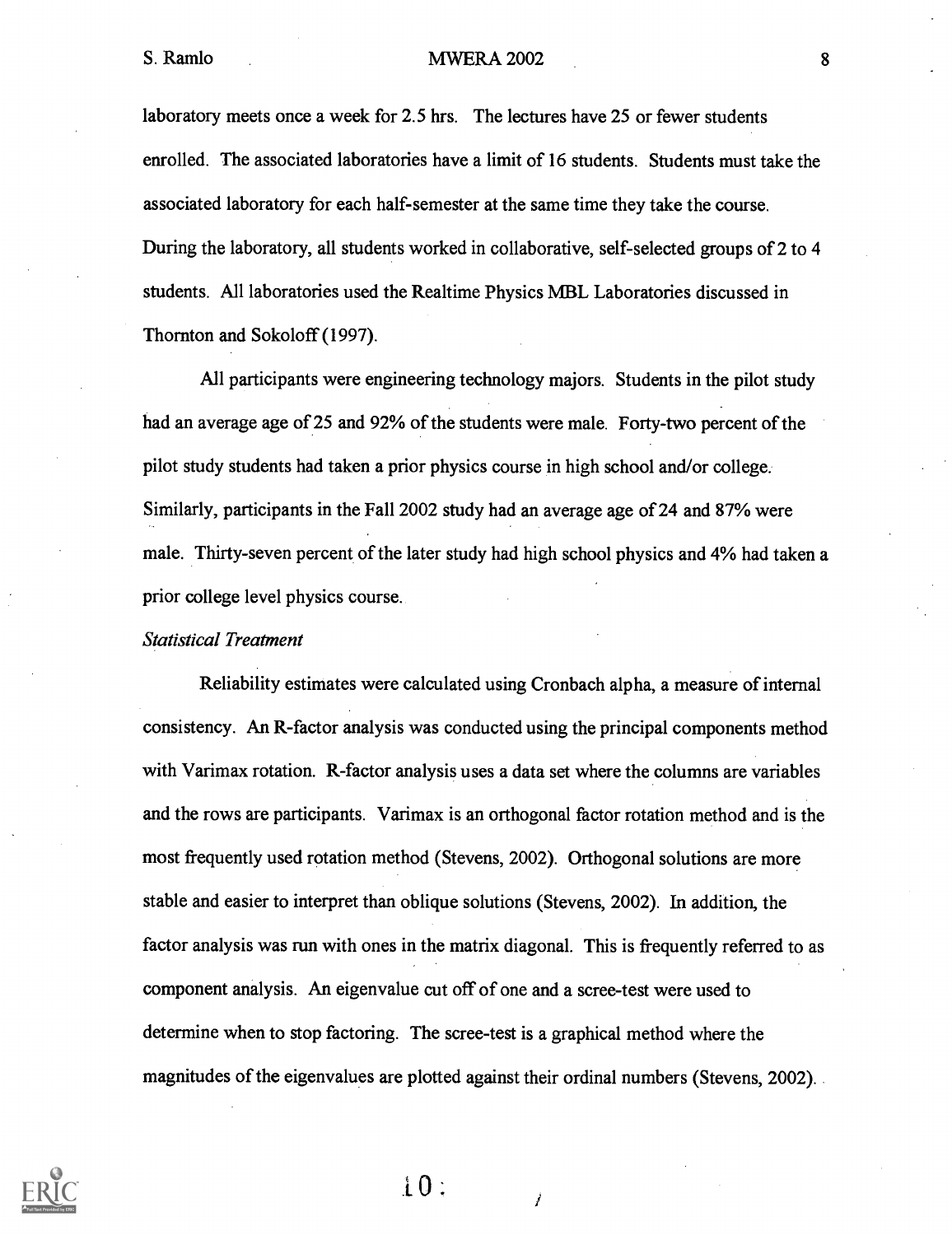This confirmatory factor analysis enabled the researcher to evaluate the construct validity of the FMCE instrument.

### FMCE Evaluation Results

The mean of the 38 scores on the pilot study pretest was 7.74 with a standard deviation of 2.88. Similarly, the mean pretest score for the 54 participants in the Fall 2002 semester was 7.80 with a standard deviation of 3.40. For the pilot study, the mean post-test score was 15.57 and the standard deviation was 9.09. Twenty-one students took the post-test. Of these, 17 had also taken the pretest.

The Cronbach alpha test estimated the reliability of the FMCE instrument at 0.50 at pretest and 0.94 at post-test for the pilot study data. Similarly, Cronbach alpha analysis for the pretest data of the Fall 2002 study, gave an estimated reliability of 54%. In addition, the pretest and post-test data were factor analyzed to examine the construct validity of the FMCE. A scree-plot was used to determine the number of factors for pretest and post-test. Based on these results, eigenvalue-cutoff values of 3 and 2.5 were used for the both sets of pretest data and the post-test data, respectively. These eigenvalue cutoffs yielded three factors for the pretests and five factors for the post-test.

Factor structure was determined by using only clean variables (variables with loadings greater than .3 on no more than one factor). For both of the pretests, the factor structure did not reveal a distinct pattern. This was expected since the pretest was given before any instruction.

For the pilot study, the clean loadings of the post-test questions indicated a distinct factor structure. The factor structure at post-test contained five factors: (1) Concepts regarding Newton's first and second laws; (2) Newton's third law concepts; (3)



 $\cdot 11$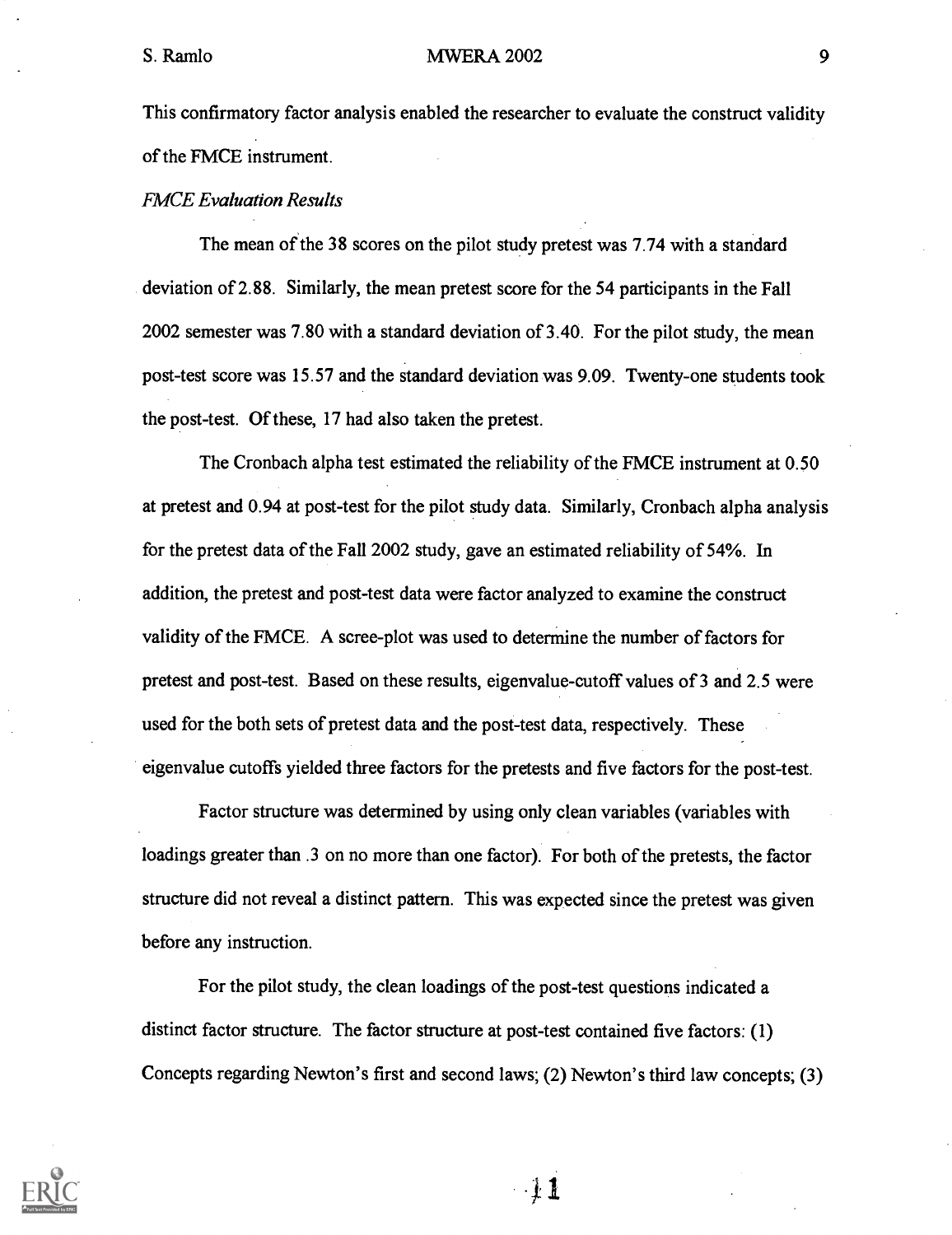Concepts regarding gravitational force; (4) Velocity concepts; and (5) Acceleration concepts. The question distribution among the first four of the factors is given in the tables below. The concept that each question is measuring was determined by a table of specifications described in the next section of this paper.

Table 1

Questions loading on the "Concepts regarding Newton's first and second laws" factor

| Question no.            | Factor loading | Main question concept |
|-------------------------|----------------|-----------------------|
| $\overline{2}$          | .660<br>Force  |                       |
| $\overline{\mathbf{3}}$ | .685           | Force                 |
| $\overline{\mathbf{4}}$ | .894           | Force                 |
| 5                       | .777           | Force                 |
| 6                       | .894           | Force                 |
| $\overline{7}$          | .586           | Force                 |
| $\bf{8}$                | .894           | Force                 |
| 9                       | .894           | Force                 |
| 16                      | .894<br>Force  |                       |
| $18\,$                  | .689<br>Force  |                       |
| 19                      | .894           | Force                 |
| $20\,$                  | .466           | Force                 |
| 21                      | .894<br>Force  |                       |
|                         |                |                       |

# Table 2

Questions loading on the "Newton's third law concepts" factor



 $\boldsymbol{I}$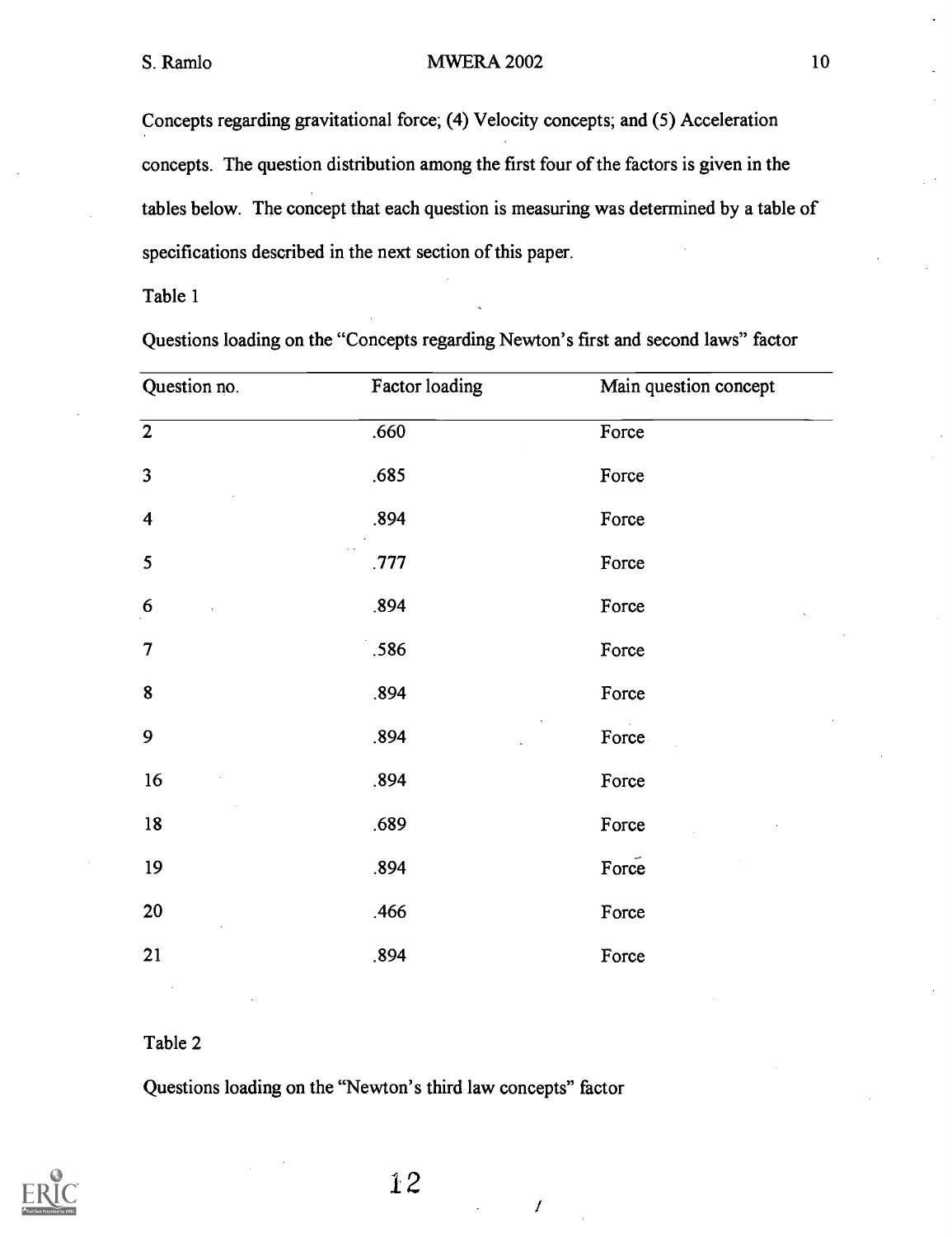| Question no. | Factor loading | General question concept |  |
|--------------|----------------|--------------------------|--|
|              |                |                          |  |
| 15           | $-.467$        | Force                    |  |
| 17           | .802           | Force                    |  |
| 30           | .861           | Force                    |  |
| 32           | .810           | Force                    |  |
| 34           | .883           | Force                    |  |
| 35           | .611           | Force                    |  |
| 36           | .807           | Force                    |  |
| 37           | .526           | Force                    |  |
| 38           | .894           | Force                    |  |
| 39           | .639           | Force                    |  |

# Table 3

Questions loading on the "Concepts regarding gravitational force" factor

| Question no. | Factor loading | General question concept |  |
|--------------|----------------|--------------------------|--|
|              |                |                          |  |
| 10           | .670           | Force                    |  |
| 11           | .802           | Force                    |  |
| 12           | .634           | $\cdot$<br>Force         |  |
| 13           | .802           | Force                    |  |
| 14           | .802           | Force                    |  |



13/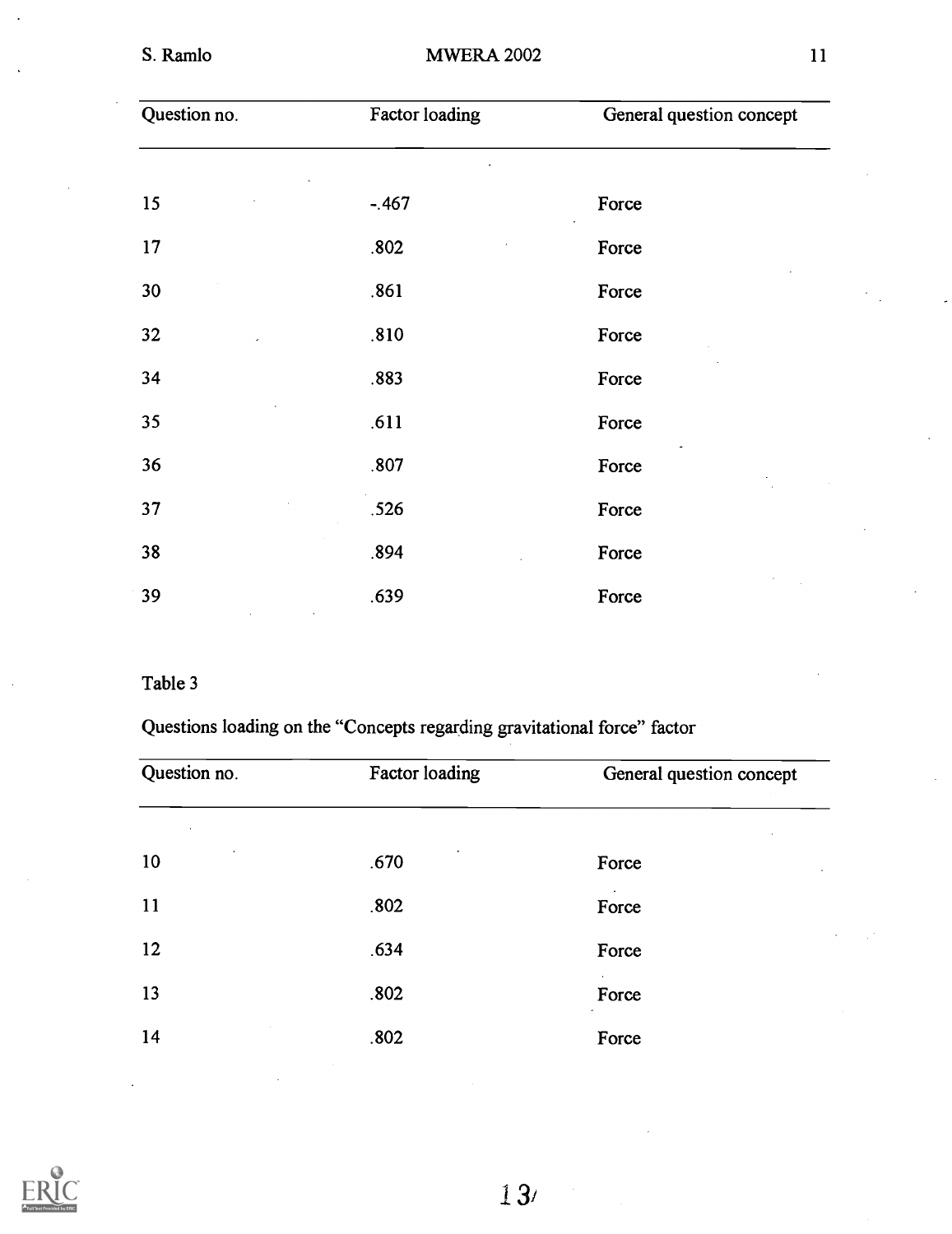# Table 4

| Question no. | Factor loading<br>$\epsilon$ | General question concept |
|--------------|------------------------------|--------------------------|
| 40           | .617<br>$\,$                 | Velocity                 |
| 41           | .812                         | Velocity                 |
| 42           | .538                         | Velocity                 |
| 43           | ٠<br>.827                    | Velocity                 |

Questions loading on the "Velocity concepts" factor

The fifth factor, "Acceleration concepts", had only one question, 22, load on it cleanly. Question 22 is one of eight questions on the FMCE that deal with analyzing acceleration graphs. Of the remaining seven questions that dealt with acceleration graphs, all had loadings of .564 or higher on the acceleration factor. However, these questions also loaded on at least one other factor that was related to force. Since Newton's Second Law of Motion demonstrates the relationship between force and acceleration, the dirty loadings of most of the acceleration questions makes physical sense.

# Table of Specifications

Four experts evaluated the FMCE. Each expert had a minimum of a master's degree in physics or a related field. These evaluators examined each question of the FMCE and indicated what main concept was being measured by the question and then rated how well that question measured that concept using a scale of 1 to 100%. For 40 out of 47 questions, the experts agreed 100% on the concept being measured. The



14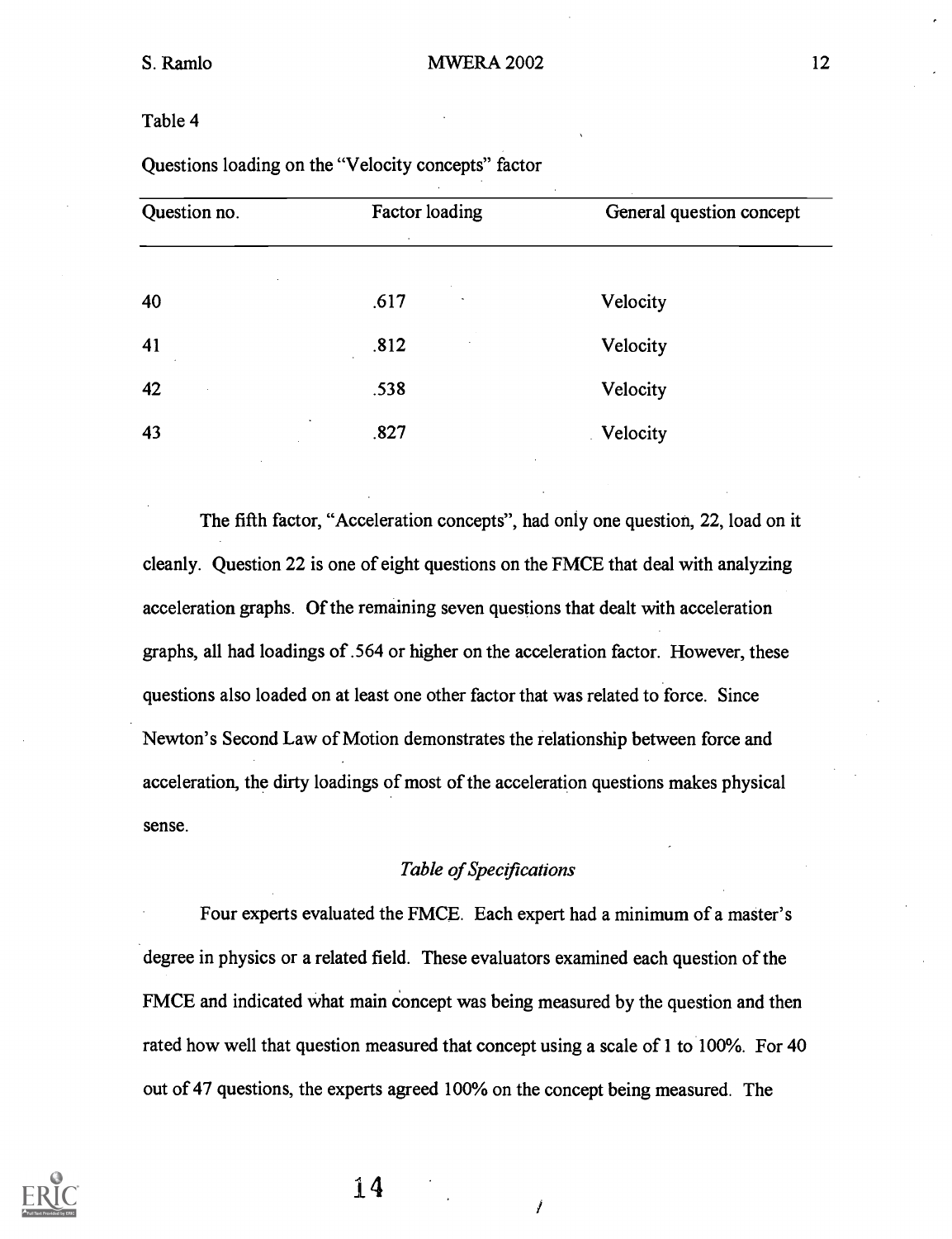concept agreement was 75% for the remaining seven questions. Ratings of how well each question measured the chosen concept ranged from 46 to 83%. These results indicate strong content validity of the FMCE instrument.

# Discussion of the Results

In general, a test is considered reliable if its reliability estimate is 0.9 or higher (Newman & Newman, 1994). The Cronbach alpha test estimated the reliability of the FMCE instrument at 0.94 at post-test. The factor structure results from the post-test suggested strong construct validity for the FMCE. Construct validity is most important if a test score is to be interpreted as representing a measure of some particular construct or attribute (Newman & Newman, 1994). The content and expert validity from the table of specifications additionally indicates strong validity for the FMCE instrument.

### Implications and Further Research

The pilot study results indicated that the FMCE is a valid and reliable measure of the concepts of force and motion. However, the small number of participants limited this pilot study. In addition, only 17 of the pilot study participants who took the pretest also took the post-test. Subsequent investigation of the FMCE validity and reliability needs to take place where the number of participants is larger and where only those participants taking both the pretest and post-test are used in the analysis of the construct validity. The study currently in progress will enable this type of analysis of the FMCE. In addition, the validity and reliability of the FMCE should be investigated in other classroom situations at both the high school and college level. Finally, an investigation that compares the FMCE factor structures of males and females is warranted.

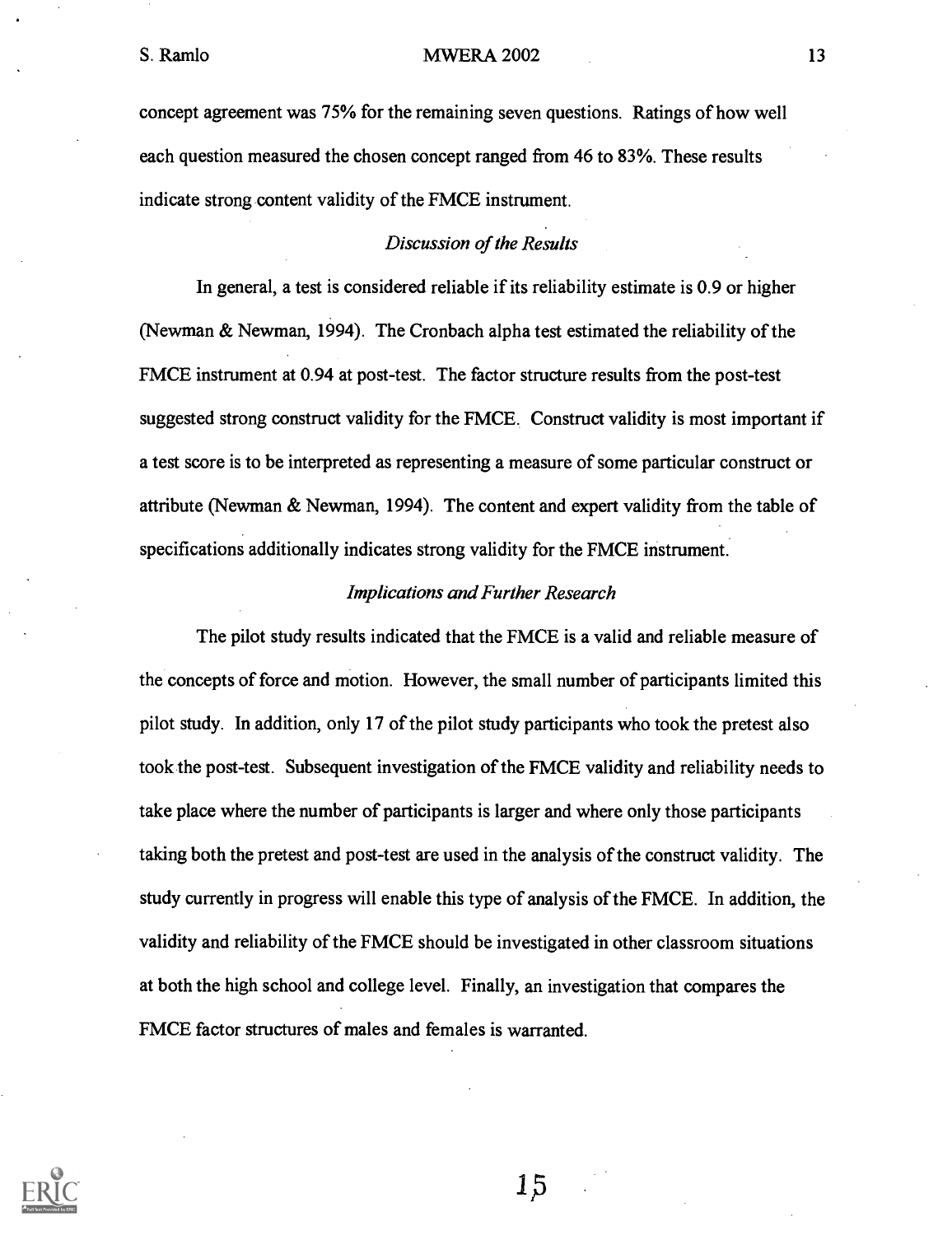#### References

- Arons, A. B. (1990). A guide to introductory physics teaching, New York: John Wiley & Sons.
- Brown, R., Zarski, J., Newman, I., Waechter, D., Rosneck, J., & Josephson, R. (2002). Stability of the second order factor structure of the SF-36 from pre to post-test in phase II cardiac rehabilitation treatment. Paper presented at the 2002 annual conference of the Eastern Educational Research Association.
- Committee on Undergraduate Science Education, Center for Science, Mathematics, and Engineering Education, National Research Council (1999). United States of America: National Academy of Sciences.
- Duit, R. & Treagust, D.F. (1998). Learning in science From behaviourism towards social constructivism and beyond. In B. J. Fraser & K. G. Tobin (Eds.) International handbook of science education, (pp 3-26). Dordrecht, The Netherlands: Kluwer Academic Publishers.
- Dykstra, D. I., Boyle, C. F., & Monarch, I. A. (1992). Studying conceptual change in learning physics. Science Education, 76 (6), 615-652.
- Gil-Perez, D. & Carrascosa, J. (1990). Concept mapping: What to do about science "misconceptions". Science Education, 74 (5), 531-540.
- Halloun, I. & Hestenes, D. (1985). The initial knowledge state of college physics students. American Journal of Physics, 53, 1043-1055.
- Hestenes, D., Wells, M. & Swackhamer, G. (1992). Force concept inventory. The Physics Teacher, 30 (3), 141-58.
- Hewson, P.W., Beeth, M.E., & Thorley, N. R. (1998). Teaching for Conceptual Change. In B. J. Fraser & K. G. Tobin (Eds.) International handbook of science education, (pp 199-218). Dordrecht, The Netherlands: Kluwer Academic Publishers.
- Howe, A. C. (1996). Development of science concepts within a Vygotskian framework. Science Education, 80 (1), 35-51.
- Lawson, A. E. (1995). Science teaching and the development of thinking. Belmont, California: Wadsworth Publishing.
- McDermott, L. C. & Redish, E. F. (1999). Resource letter: PER-1: Physics Education Research. American Journal of Physics, 67 (9), 755-767.

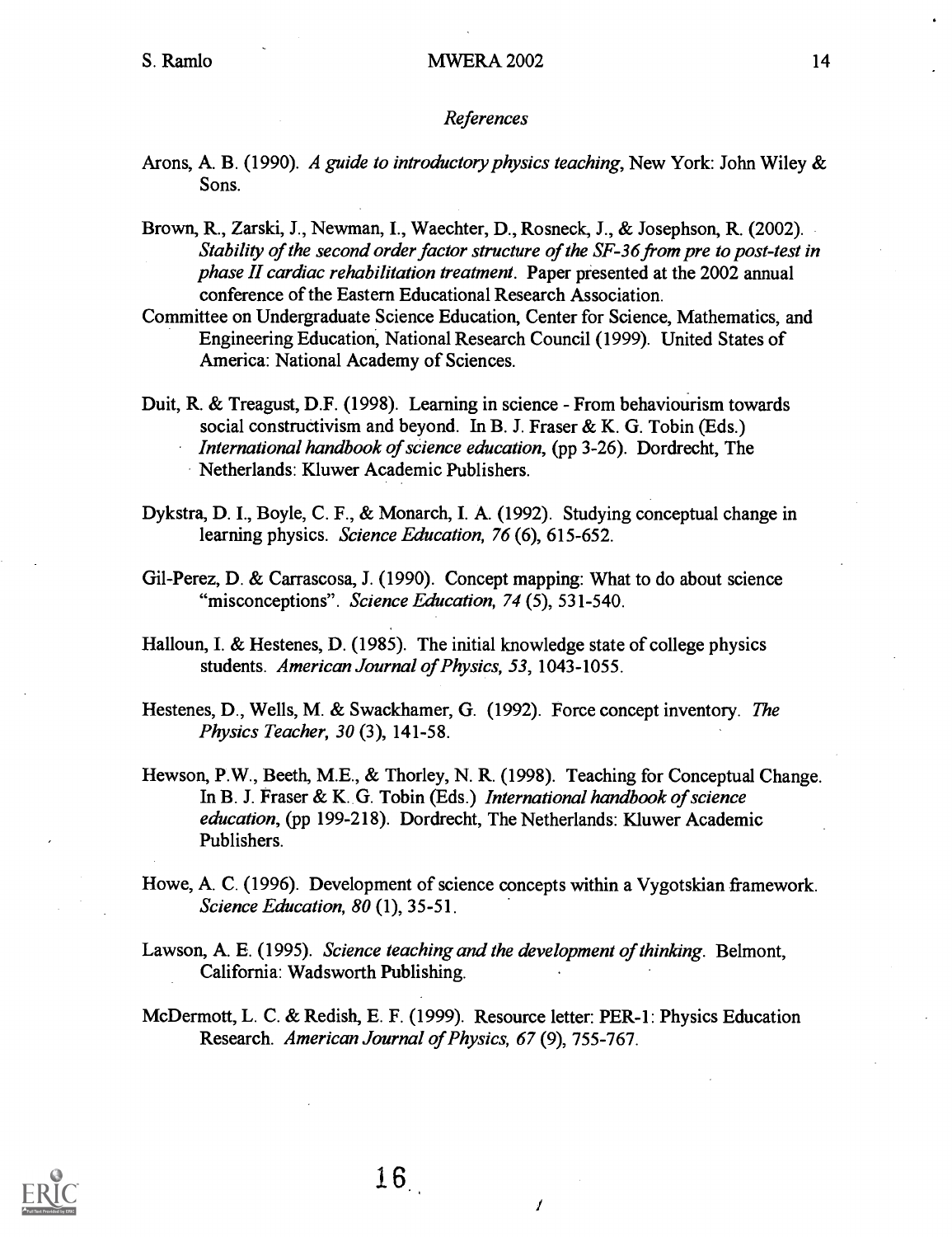- Mestre, J. P., Dufresne, R. J., Gerace, W. J. & Hardiman, P. T. (1993). Promoting skilled problem-solving behavior among beginning physics students. Journal of Research in Science Teaching, 30 (3), 303-17.
- National Research Council (2000). Inquiry and the National Science Education Standards: A guide for teaching and learning. Washington, D. C.: National Academy Press.
- National Research Council (1996). National Science Education Standards. Washington, D. C.: National Academy Press.
- Newman, I., Newman, C. (1994). Conceptual statistics for beginners (2nd ed.). Lanham, MD: University Press of America.
- Posner, G. J., Strike, K. A., Hewson, P. W., & Gertzog, W. A. (1982). Accommodation of a scientific conception: Toward a theory of conceptual change. Science Education, 66(2), 211-227.
- Stevens, J. P. (2002). Applied Multivariate Statistics for the Social Sciences (4th ed.). Mahwah, NJ: Lawrence Erlbaum Associates.
- Svec, M. (1999). Improving graphing interpretation skills and understanding of motion using micro-computer based laboratories. Electronic Journal of Science Education, 3 (4).
- Thornton, R.K. (1996). Using large-scale classroom research to study student conceptual learning in mechanics and to develop new approaches to learning. In Tinker, R. F. (ed.), Microcomputer-based Labs: Educational Research & Standards, Series F, Computer & System Sciences, V156 (pp. 89-114), Berlin: Springer-Verlag.
- Thornton, R. K., & Sokoloff, D. R. (1997). Realtime physics: Active learning laboratory. In Redish, E. F. & Rigdan, J. S. (eds.), The Changing Role of Physics Departments in Modern Universities, Proceedings of the International Conference on Undergraduate Physics Education (pp. 1101-1108). New York: American Institute of Physics.

Vygotsky, L. (1986). Thought and language (A. Kozulin, Trans.). Cambridge, MA: MIT Press (Original English translation published in 1962.)

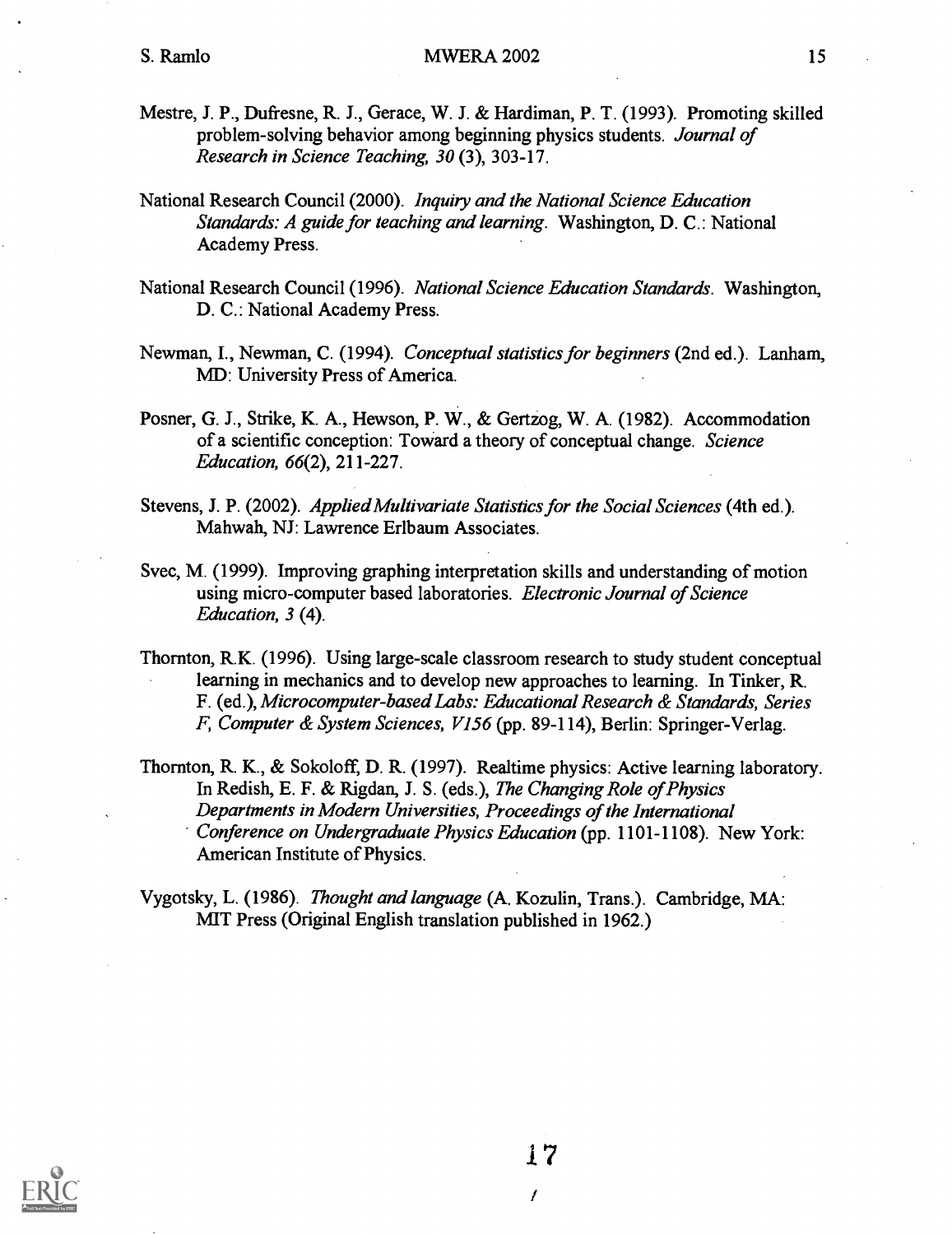

U.S. Department of Education

Office of Educational Research and Improvement (OEM) National Library of Education (NLE) Educational Resources Information Center (ERIC)



 $\overline{(Over)}$ 

# REPRODUCTION RELEASE

(Specific Document)

L DOCUMENT IDENTIFICATION:

| Title:            |       |       | The Force and Motion Conceptual Evaluation |                          |
|-------------------|-------|-------|--------------------------------------------|--------------------------|
| Author(s):        | SUSAN | RAMLO |                                            |                          |
| Corporate Source: |       |       |                                            | <b>Publication Date:</b> |
|                   |       |       | Midwestern Educational Research Assoc.     | 2002                     |
|                   |       |       |                                            |                          |

# II. REPRODUCTION RELEASE:

In order to disseminate as widely as possible timely and significant materials of interest to the educational community, documents announced in the<br>monthly abstract journal of the ERIC system, Resources in Education (RIE), release is granted, one of the following notices is affixed to the document.

If permission is granted to reproduce and disseminate the identified document, please CHECK ONE of the following three options and sign at the bottom<br>of the page.

| The sample sticker shown below will be<br>affixed to all Level 1 documents |                                                                                                                                                                          | The sample sticker shown below will be<br>affixed to all Level 2A documents                                                                                                                                                                                                                                                                                                                                      | The sample sticker shown below will be<br>affixed to ell Level 2B documents                                  |
|----------------------------------------------------------------------------|--------------------------------------------------------------------------------------------------------------------------------------------------------------------------|------------------------------------------------------------------------------------------------------------------------------------------------------------------------------------------------------------------------------------------------------------------------------------------------------------------------------------------------------------------------------------------------------------------|--------------------------------------------------------------------------------------------------------------|
|                                                                            | PERMISSION TO REPRODUCE AND<br>DISSEMINATE THIS MATERIAL HAS<br><b>BEEN GRANTED BY</b>                                                                                   | PERMISSION TO REPRODUCE AND<br>DISSEMINATE THIS MATERIAL IN<br>MICROFICHE, AND IN ELECTRONIC MEDIA<br>FOR ERIC COLLECTION SUBSCRIBERS ONLY,<br>HAS BEEN GRANTED BY                                                                                                                                                                                                                                               | PERMISSION TO REPRODUCE AND<br>DISSEMINATE THIS MATERIAL IN<br>MICROFICHE ONLY HAS BEEN GRANTED BY           |
|                                                                            |                                                                                                                                                                          |                                                                                                                                                                                                                                                                                                                                                                                                                  |                                                                                                              |
|                                                                            | TO THE EDUCATIONAL RESOURCES<br><b>INFORMATION CENTER (ERIC).</b>                                                                                                        | TO THE EDUCATIONAL RESOURCES<br><b>INFORMATION CENTER (ERIC)</b>                                                                                                                                                                                                                                                                                                                                                 | TO THE EDUCATIONAL RESOURCES<br><b>INFORMATION CENTER (ERIC)</b>                                             |
|                                                                            |                                                                                                                                                                          | 2A                                                                                                                                                                                                                                                                                                                                                                                                               | 2B                                                                                                           |
|                                                                            | Level 1<br>Check here for Level 1 release, permitting reproduction<br>and dissemination in microfiche or other ERIC archival<br>media (e.g., electronic) and paper copy. | Leval 2A<br>Check here for Level 2A release, permitting reproduction<br>and dissemination in microfiche and in electronic media for<br>ERIC archival collection subscribers only<br>Documents will be processed as indicated provided reproduction quality permits.<br>If permission to reproduce is granted, but no box is checked, documents will be processed at Level 1.                                     | Level 2B<br>Check here for Level 2B release, permitting reproduction<br>and dissemination in microfiche only |
|                                                                            |                                                                                                                                                                          | I hereby grant to the Educetionel Resources Informetion Center (ERIC) nonexclusive permission to reproduce and disseminate this<br>document es indiceted ebove. Reproduction from the ERIC microfiche or electronic medie by persons other then ERIC employees end<br>its system contractors requires permission from the copyright holder. Exception is mede for non-profit reproduction by libraries end other |                                                                                                              |
|                                                                            |                                                                                                                                                                          | service egencies to setisfy informetion needs of educetors in response to discrete inquiries.                                                                                                                                                                                                                                                                                                                    |                                                                                                              |
|                                                                            | Signature:                                                                                                                                                               | Printed Name/Position/Title:                                                                                                                                                                                                                                                                                                                                                                                     |                                                                                                              |
| Sign<br>here, $\rightarrow$<br>please                                      | Organization/Address                                                                                                                                                     |                                                                                                                                                                                                                                                                                                                                                                                                                  | SUSAN RAMLO<br>Assoc. Prof of General<br><b>H</b> Teatracture<br>Telephone<br>330 972 - 7057<br>FAX:         |